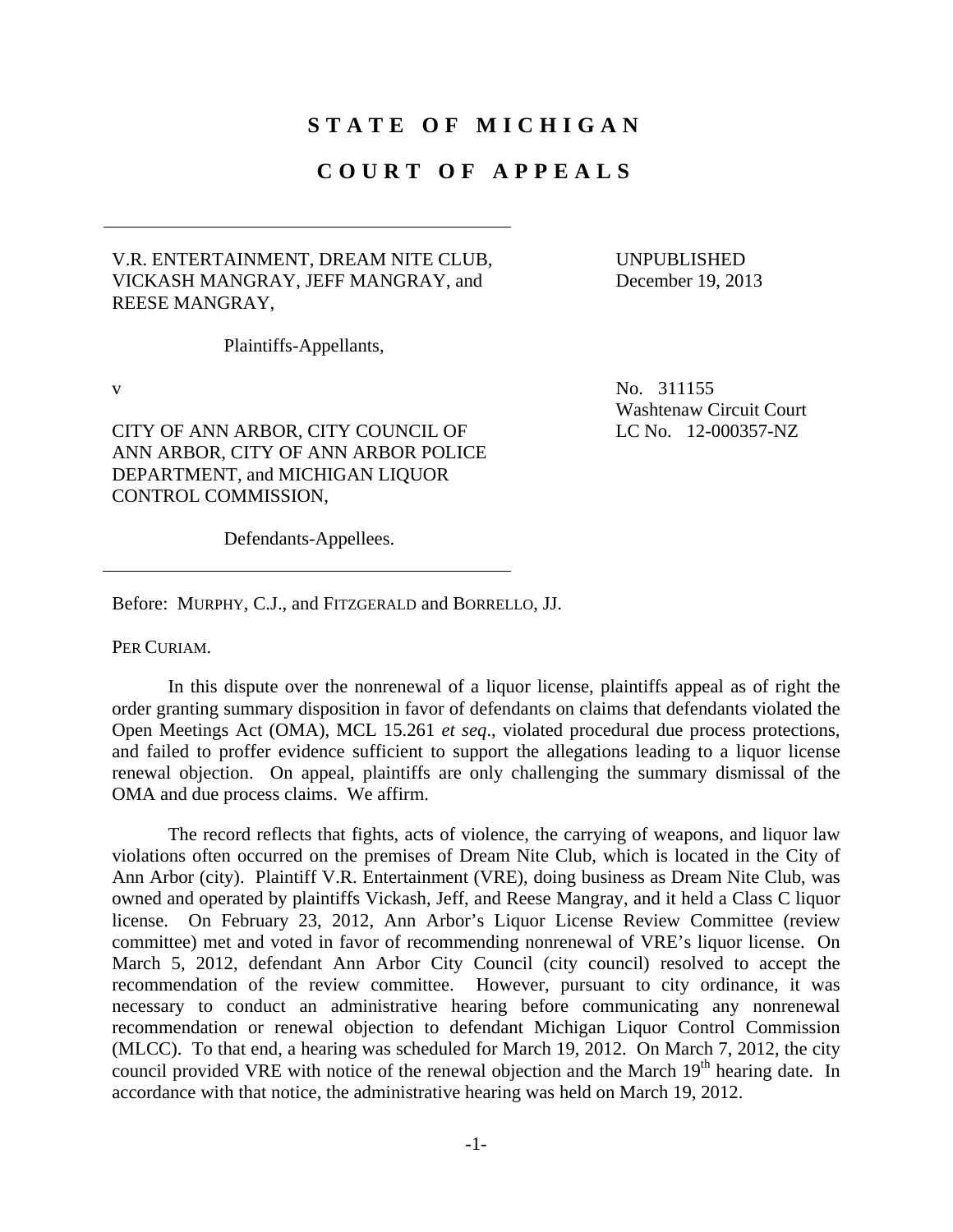The city presented substantial evidence at the four-hour hearing in support of the nonrenewal recommendation, introducing numerous witnesses and exhibits that established the history of the many disturbances and illegalities that had transpired at Dream Nite Club. Plaintiffs, represented by two attorneys, were given the full opportunity to cross-examine the city's witnesses, to challenge the exhibits, to make arguments, and to present witnesses. After completion of the hearing, the administrative hearing officer, who was also a member of the city council and review committee, found that there had been more than 162 calls for police assistance at Dream Nite Club in a three-year period. The hearing officer further found that the police reports concerning the Dream Nite Club included complaints of assaults, underage drinking, and large fights, some of which resulted in various injuries. The administrative hearing officer issued a recommendation that the city council adopt a resolution, to be forwarded to the MLCC, objecting to renewal of VRE's liquor license. On the evening of March 19, 2012, the same day as the hearing, the city council, by resolution, accepted and adopted the hearing officer's findings and recommendation. The city council then sent notification to the MLCC that it was formally objecting to the renewal of VRE's liquor license.

 Plaintiffs initiated the present lawsuit on April 2, 2012, seeking only injunctive relief in an effort to protect VRE's liquor license. On April 17, 2012, plaintiffs amended their complaint, adding the OMA, due process, and evidentiary claims. On April 30, 2012, the MLCC held a hearing on the city's renewal objection. In a letter to VRE dated May 7, 2012, the MLCC first noted that the city had not withdrawn its renewal objection. The MLCC further indicated, "Since MCL 436.1501 requires approval by the local legislative body, and such approval is not currently on file with the [MLCC], your license was placed in escrow as of May 1, 2012, and will remain in escrow subject to the provisions in administrative rule R 436.1107." The trial court granted summary disposition in favor of defendants on June 6, 2012, finding that any claim for injunctive relief was moot given the MLCC's decision, that the city council's decision was not arbitrary and capricious, that plaintiffs received the required rudimentary due process, and that the OMA claim was not supported by the evidence. A separate federal action, alleging civil rights violations and asking for injunctive relief, had been filed by plaintiffs against defendants, which action regarded a prior city nuisance suit concerning the Dream Nite Club and touched on liquor license issues comparable to those here. The federal action was summarily dismissed on June 22, 2012. According to defendants, in January 2013, the escrowed liquor license was transferred to another establishment. In a reply brief, plaintiffs argue that an actual transfer had not occurred and that they were contesting any transfer of the liquor license.

 On appeal, plaintiffs argue that they were not provided notice of the February 23, 2012, meeting conducted by the review committee that resulted in the nonrenewal recommendation, were not provided notice of the March 5, 2012, meeting conducted by the city council that resulted in a renewal objection resolution, were provided inadequate notice, just a couple of hours, with respect to the meeting on March 19, 2012, in which the city council adopted the hearing officer's recommendation, and were not given a reasonable opportunity to be heard at these meetings. Plaintiffs contend that these failures deprived them of their right to procedural due process and that the same failures also violated the OMA. Additionally, plaintiffs maintain that they were denied procedural due process because they were not provided an unbiased and impartial hearing officer and because the city had failed to promulgate evidentiary standards, procedural guidelines, or operating procedures.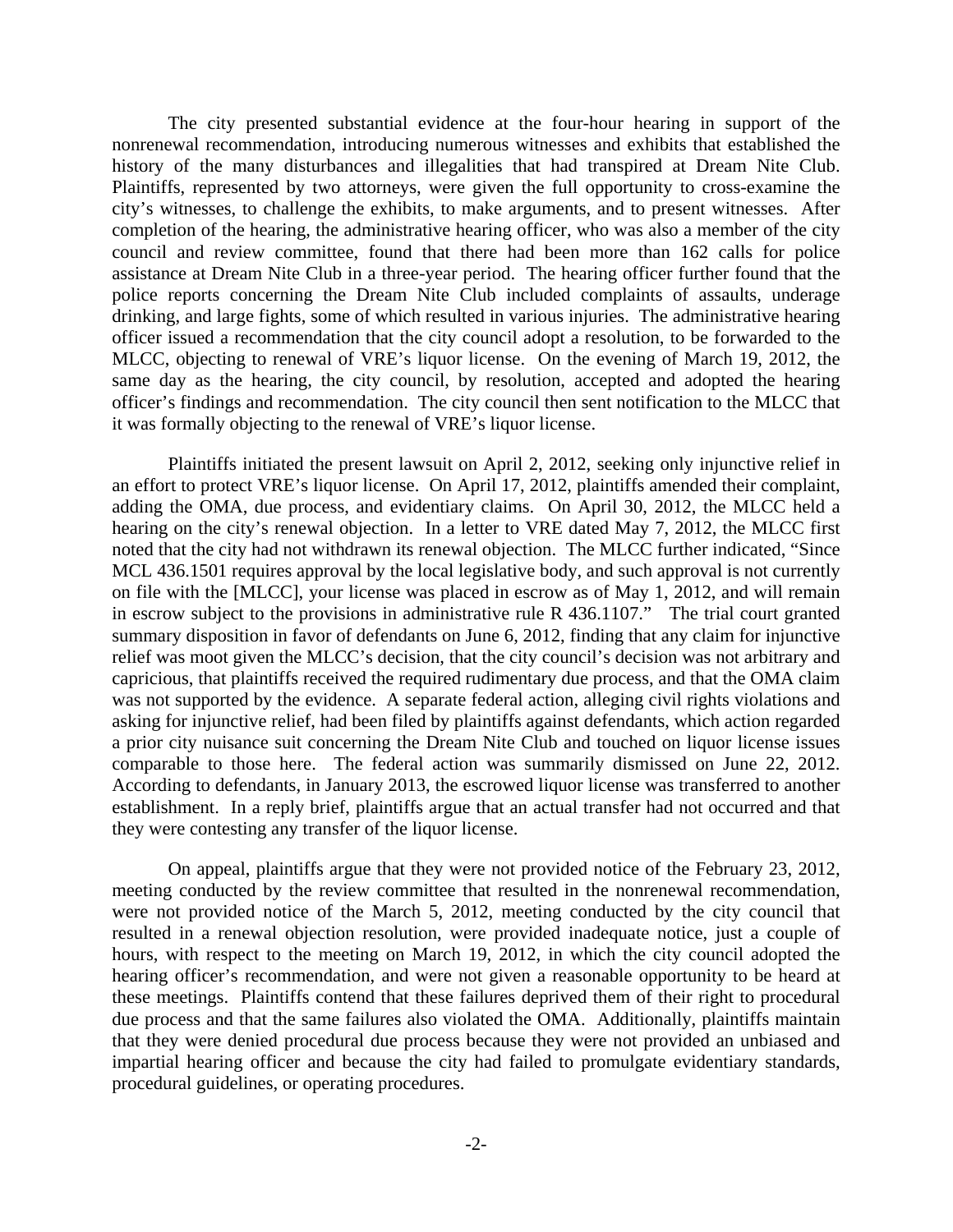A trial court's decision to grant a motion for summary disposition is reviewed de novo. *Elba Twp v Gratiot Co Drain Comm'r*, 493 Mich 265, 277; 831 NW2d 204 (2013). Whether due process has been afforded is a constitutional question that is also reviewed de novo. *Id.* at 277- 278. Likewise, legal issues concerning the OMA are reviewed de novo on appeal. *In re Jude*, 228 Mich App 667, 670; 578 NW2d 704 (1998). In general, MCR 2.116(C)(10) provides for summary disposition when there is no genuine issue regarding any material fact and the moving party is entitled to judgment or partial judgment as a matter of law. A summary disposition motion brought pursuant to MCR 2.116(C)(10) tests the factual support for a party's claim. *Skinner v Square D Co*, 445 Mich 153, 161; 516 NW2d 475 (1994). A trial court may grant a motion for summary disposition under MCR 2.116(C)(10) if the pleadings, affidavits, and other documentary evidence, when viewed in a light most favorable to the nonmovant, show that there is no genuine issue with respect to any material fact. *Quinto v Cross & Peters Co*, 451 Mich 358, 362; 547 NW2d 314 (1996). "A genuine issue of material fact exists when the record, giving the benefit of reasonable doubt to the opposing party, leaves open an issue upon which reasonable minds might differ." *West v Gen Motors Corp*, 469 Mich 177, 183; 665 NW2d 468 (2003).

 Initially, we note that an issue is presented with respect to whether plaintiffs' claims were rendered moot by the MLCC's actions. Given that we conclude, for the reasons set forth below, that the trial court did not err in granting summary disposition as to the merits of plaintiffs' due process and OMA claims, we find it unnecessary to engage in any analysis or to issue a ruling regarding the mootness argument.

Our Supreme Court has recognized that individuals or entities seeking to renew a liquor license possess a property interest entitled to "rudimentary due process" protection. *Bundo v Walled Lake*, 395 Mich 679, 695-696; 238 NW2d 154 (1976). The *Bundo* Court articulated the requirements of rudimentary due process and added its own caveat:

 "(i) timely written notice detailing the reasons for proposed administrative action; (ii) an effective opportunity to defend by confronting any adverse witnesses and by being allowed to present in person witnesses, evidence, and arguments; (iii) a hearing examiner other than the individual who made the decision or determination under review; and (iv) a written, although relatively informal, statement of findings."

 We find it necessary to impose one modification upon this general requirement in order to better fit the needs and interests involved in this case. There should be no requirement that the hearing examiner be someone other than the members of the local legislative body. To require an independent examiner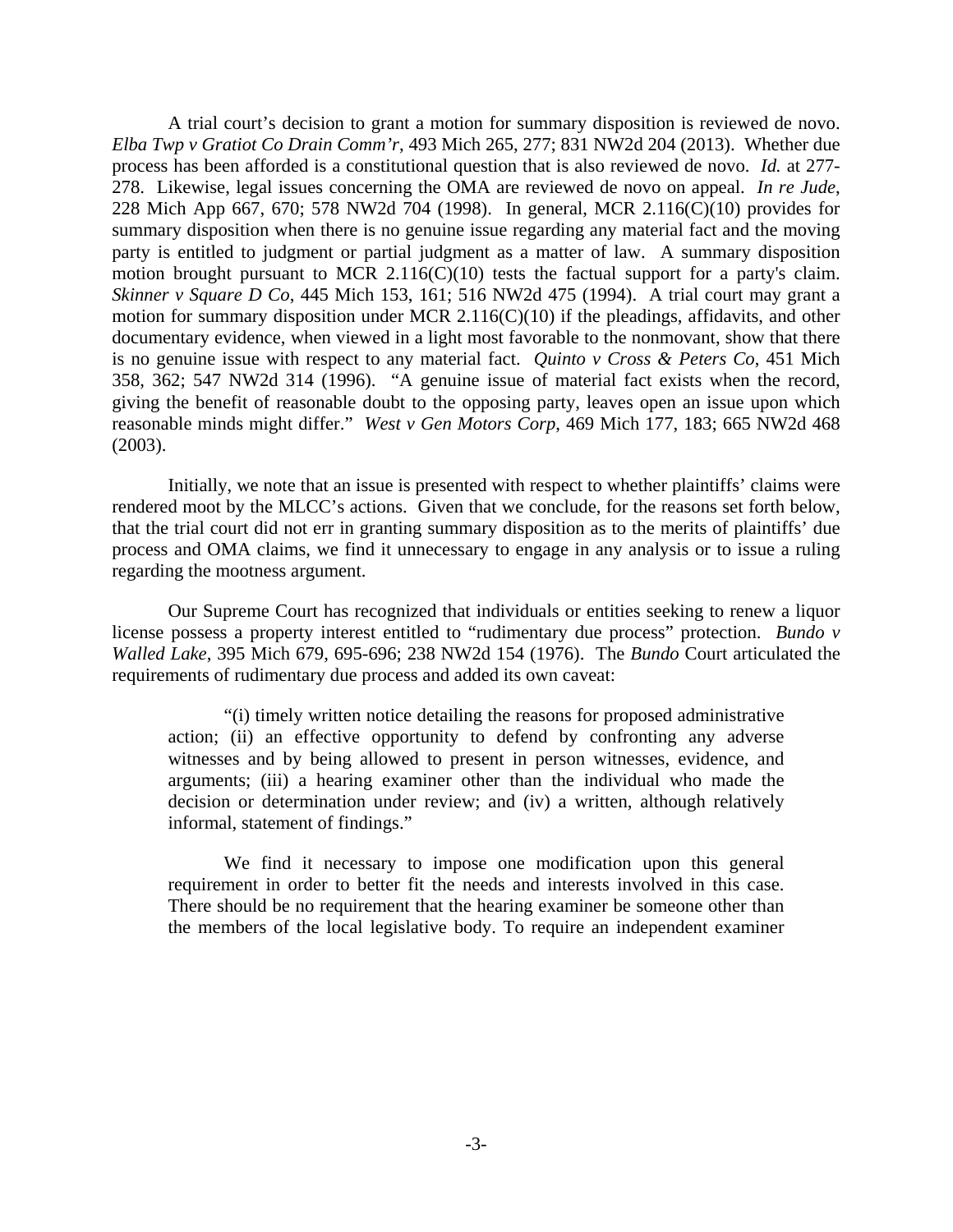would deprive the local body of discretion to rule on the matter. The local body itself may conduct the hearing. [*Id.* at 696-697 (citations omitted).<sup>1</sup>]

In this case, it is undisputed that on March 7, 2012, the city sent plaintiffs a letter informing them that the review committee had received objections to renewal of VRE's liquor license. The letter detailed: (1) the substance of those objections with specific reference to the applicable provisions of the city code; (2) the date, time, and location of a hearing on the matter; (3) the city's intention to present evidence in support of the objections; and (4) plaintiffs' right to be present for the hearing, present evidence and witnesses, confront the city's witnesses, present arguments, and to be represented by an attorney. The letter also specified that the hearing officer's decision would be forwarded to the city council for final approval and thereafter forwarded to the MLCC. Based on this undisputed notice, there is no question of fact that plaintiffs received timely written notice detailing the reasons for the city's proposed administrative action, satisfying the first requirement of rudimentary due process. *Bundo*, 395 Mich at 696.

In regard to the second requirement, i.e., an effective opportunity to defend, plaintiffs, through counsel, were allowed to confront adverse witnesses and present witnesses, evidence, and arguments at the March 19, 2012 hearing, so this requirement was satisfied. *Id.* With respect to the standard third requirement of an independent hearing officer, plaintiffs complain that the hearing officer here was on the review committee and on the city council and that he effectively adopted his own findings and recommendation. However, as noted above, *Bundo* modified the requirement and specifically approved of the use of a hearing officer to conduct a hearing despite the fact that the officer sits on the local legislative body; this is exactly what occurred in the case at bar. *Id.* at 697. *Bundo*, which plaintiffs remarkably fail to even acknowledge on appeal, is the controlling precedent. Plaintiffs instead cite old United States Supreme Court precedent that was referred to and acknowledged in *Bundo*. Assuming an implicit argument by plaintiffs that our Supreme Court in *Bundo* exceeded its bounds, it is for that Court to address and resolve the matter, not us. Plaintiffs do not contend that the hearing officer was biased and prejudiced against them for reasons other than the fact that the hearing officer sat on the review committee and city council. Finally, plaintiffs were provided a written statement of findings prepared by the hearing officer, thereby satisfying the fourth requirement of rudimentary due process. *Id.* at 696.

In sum, plaintiffs were afforded rudimentary due process consistent with the Michigan Supreme Court's ruling in *Bundo* relative to liquor license renewal objections. Plaintiffs essentially ignore the March 7, 2012, notice of the renewal objection and hearing date, as well as the evidentiary hearing conducted on March 19, 2012, in accordance with the notice. They instead mistakenly assert that due process entitled them to personal notice and an opportunity to be heard specifically at the February 23, March 5, and March 19, 2012, meetings conducted by

1

<sup>&</sup>lt;sup>1</sup> The Court also held "that courts may review arbitrary and capricious actions taken by local legislative bodies in recommending to the MLCC that liquor licenses not be renewed[.]" *Bundo*, 395 Mich at 704.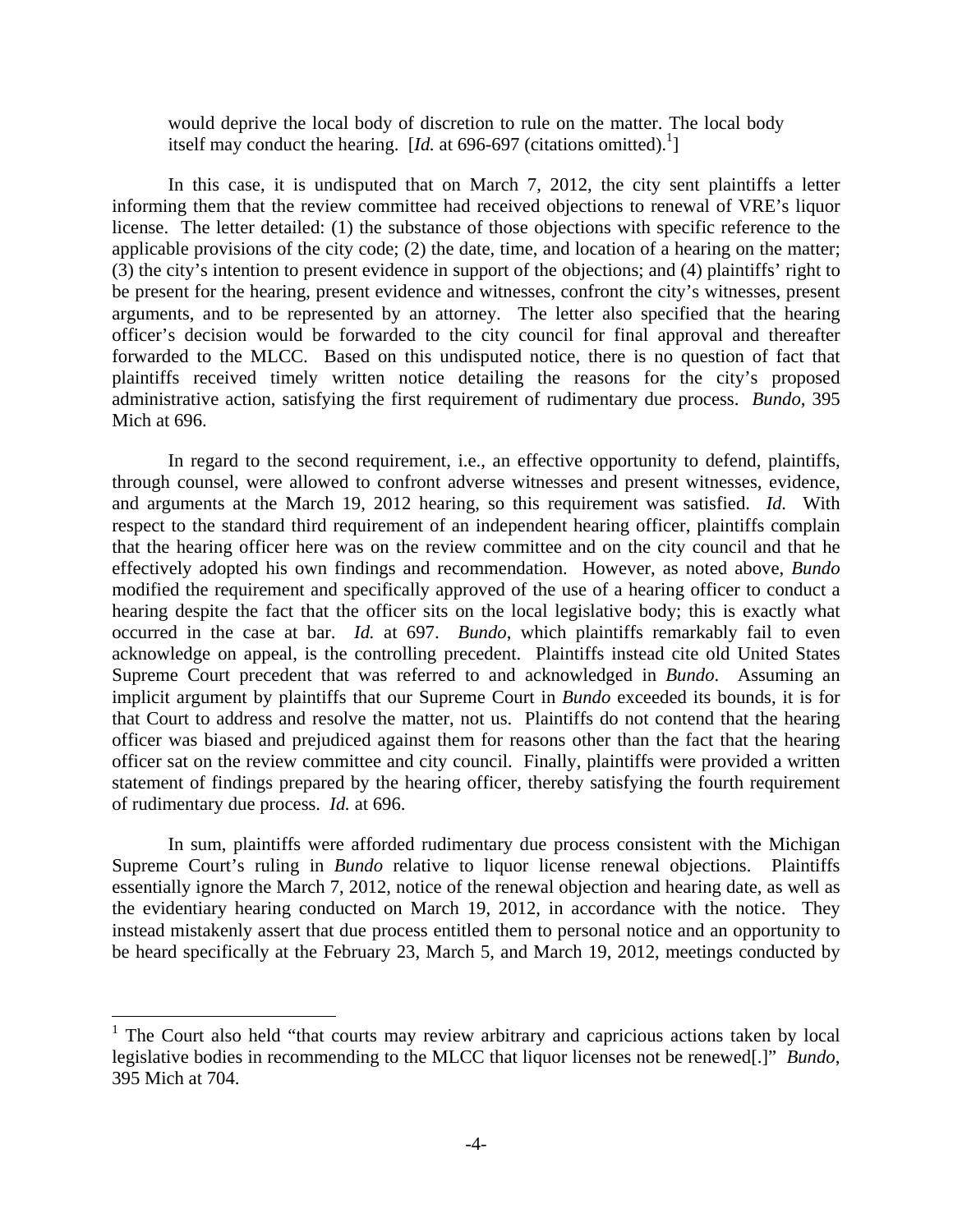the review committee and city council. As explained, rudimentary due process required notice and an opportunity to be heard before the deprivation of plaintiffs' property interest in the liquor license, and plaintiffs were afforded those due process protections via the timely March 7<sup>th</sup> notice and the March  $19<sup>th</sup>$  hearing. No more was required.

Lastly, plaintiffs maintain that the city violated due process by failing to promulgate evidentiary standards, procedural guidelines, or operating procedures to govern the meetings and hearing. We have acknowledged that "due process requires a local legislative body to establish some standards or guidelines which provide liquor licensees with notice of what criteria will result in the initiation of license non-renewal or revocation proceedings." *Roseland Inn, Inc v McClain*, 118 Mich App 724, 731; 325 NW2d 551 (1982). To this end, and overlooking the fact that plaintiffs failed to properly preserve this argument for appeal, the city enacted Ann Arbor Ordinance, § 9:79 (Annual renewal; license revocation, appeal and fees). This ordinance details the myriad reasons, including those invoked here, for which the city council may object to the renewal of a liquor license, plainly explaining the criteria on which the licensees and licenses will be evaluated. Section 9:79 also provides procedural details regarding notice and the administrative hearing, and it was cited and its provisions referenced in the March 7, 2012, notice to plaintiffs. The city had also adopted the "City Liquor Administrative Hearing Rules," which were referenced by the hearing officer at the commencement of the hearing. Overall, on the undisputed facts presented, plaintiffs were afforded due process and the trial court properly granted defendants' motion for summary disposition on the due process claim.

 We also conclude that the trial court properly granted summary disposition as to plaintiffs' claim that, relative to the February 23, March 5, and March 19, 2012, meetings, defendants violated OMA by failing to provide notice and an opportunity to address a public body. Under OMA, when a public body meets, it must provide notice to the public. MCL 15.265(1). By statute, the notice must include "the public body's name, address, and telephone number, and it must be posted at its principal office and other appropriate locations." *Lysogorski v Bridgeport Charter Twp*, 256 Mich App 297, 299; 662 NW2d 108 (2003), citing MCL 15.264. "A court has discretion to invalidate a decision made in violation of the OMA if it finds that violation impaired the rights of the public under the OMA." *Morrison v East Lansing*, 255 Mich App 505, 520; 660 NW2d 395 (2003), citing MCL 15.270(2). In *Knauff v Oscoda Co Drain Comm'r*, 240 Mich App 485, 495; 618 NW2d 1 (2000), this Court observed:

 A party seeking to invalidate a decision by a public body under the OMA must allege both a precise violation of the act and that the violation impaired the rights of the public. The mere recital in a complaint of language that the rights of the public were impaired, without specific references to facts supporting the alleged violation and public impairment, is insufficient. [Citations omitted.]

 We initially conclude that plaintiffs failed to establish any documentary facts showing that the alleged violations impaired the rights of the public. Even plaintiffs' own rights were not impaired, given the administrative hearing that comported with due process protections.

Moreover, in compliance with OMA, on December 8, 2011, the city clerk posted notice of all the city council meetings scheduled for 2012, including the meetings held on March 5 and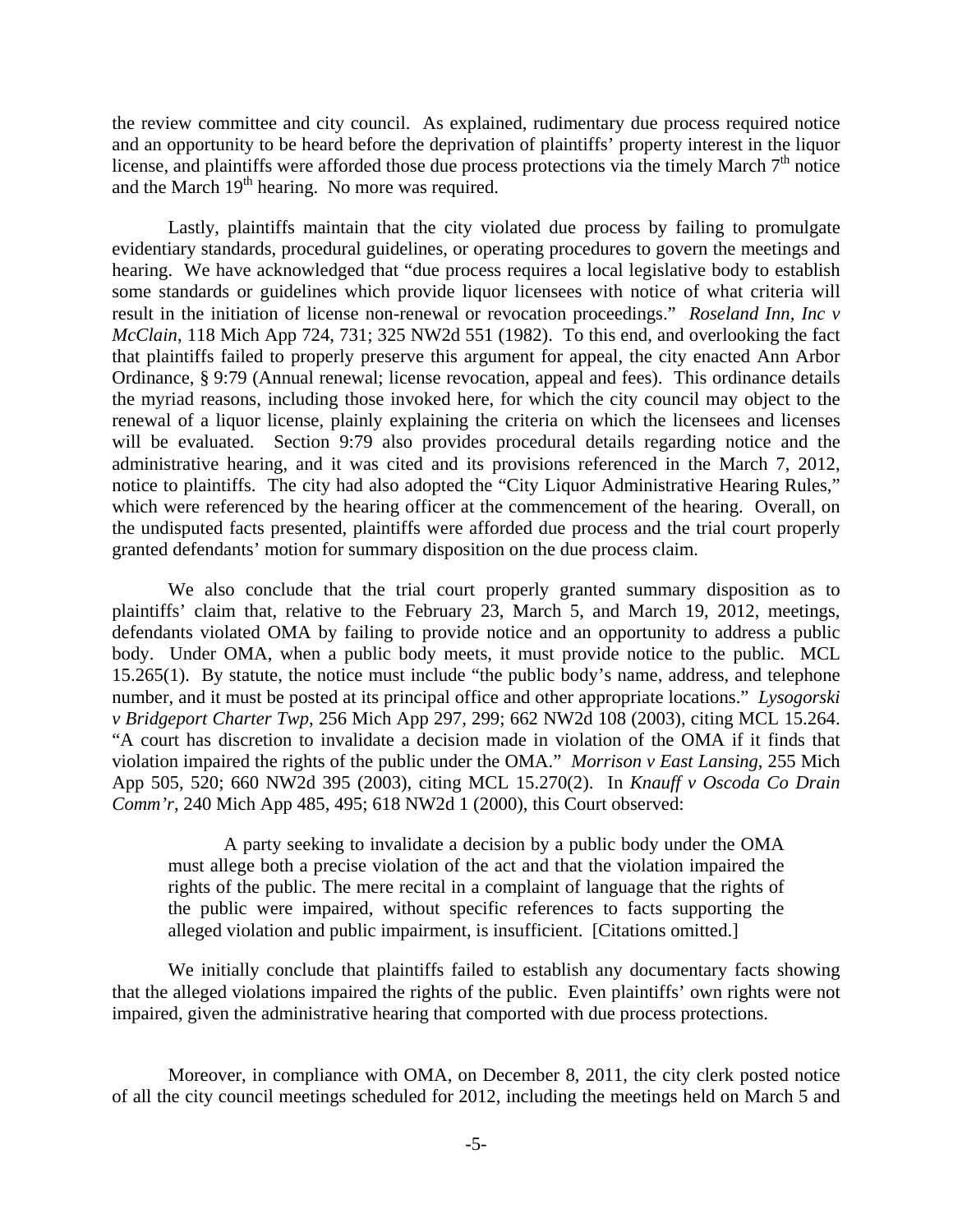March 19, 2012.<sup>2</sup> Plaintiffs do not contend that the information was not posted as shown by defendants. Instead, they claim that something more was required, that they were personally entitled to notice and that the notice needed to include information regarding the specific contents of the meetings. Plaintiffs' claims are clearly without merit because OMA does not require personal notice; it requires "public notice." MCL 15.265(1). In arguing that defendants' notice of the meetings needed to include particular agenda details, plaintiffs mistakenly rely on *Haven v City of Troy*, 39 Mich App 219, 224; 197 NW2d 496 (1972), a case wherein this Court described the more detailed notice that is required if a hearing is actually conducted at a meeting. However, *Haven* did not concern the provisions in OMA. Moreover, *Haven* applied only in situations in which a hearing was being conducted at a meeting and, consequently, it has no applicability to the present facts. Instead, under OMA, defendants were not required to provide any particular degree of detail as to the meeting's contents and there was no specific agenda format required. *Lysogorski*, 256 Mich App at 299 ("An agenda format is not required" under OMA). On the undisputed facts, the notice complied with OMA.

 Claiming violations of OMA and the First Amendment, plaintiffs also contend that they were not provided an opportunity to address the city council. MCL 15.263(5) provides, "A person shall be permitted to address a meeting of a public body under rules established and recorded by the public body." However, consistent with the plain statutory language, this Court has explained that a public body may impose rules limiting public comment without violating OMA. See, e.g., *Lysogorski*, 256 Mich App at 302. In Ann Arbor, the city council's rules provide two means of addressing the council during a meeting: a reserved public comment period at the beginning and a general public comment period at the end of the meeting. The minutes for the meetings on March  $5<sup>th</sup>$  and March  $19<sup>th</sup>$  confirm that these public comment periods were held and that, in fact, there were additional available time slots for speakers from the public. That plaintiffs chose not to avail themselves of these public comment periods does not establish either an OMA or First Amendment violation, especially as to the March  $19<sup>th</sup>$  meeting, in which, as plaintiffs were fully aware, the city council would address the hearing officer's findings and recommendation regarding the liquor license renewal.

 Lastly, in a very cursory argument, plaintiffs contend that the trial court prematurely granted summary disposition because further discovery would have benefited their position. We disagree. "Although incomplete discovery generally precludes summary disposition, summary disposition may nevertheless be appropriate if there is no disputed issue before the court or if further discovery does not stand a fair chance of finding factual support for the nonmoving party." *VanVorous v Burmeister*, 262 Mich App 467, 476-477; 687 NW2d 132 (2004). We fail

1

 $2$  Plaintiffs failed to plead in their complaint an OMA claim below based on the February 23 meeting of the review committee. Accordingly, plaintiffs' appellate claims regarding that meeting is not preserved for review. *Booth Newspapers, Inc v Univ of Mich Bd of Regents*, 444 Mich 211, 234; 507 NW2d 422 (1993). We note that defendants assert that notice of the meeting on February 23 was also properly posted to the public, which plaintiffs do not deny in their appellate reply brief. Moreover, with respect to plaintiffs' claim of entitlement to personal notice under OMA, it is rejected for the same reasons set forth below relative to the March meetings.